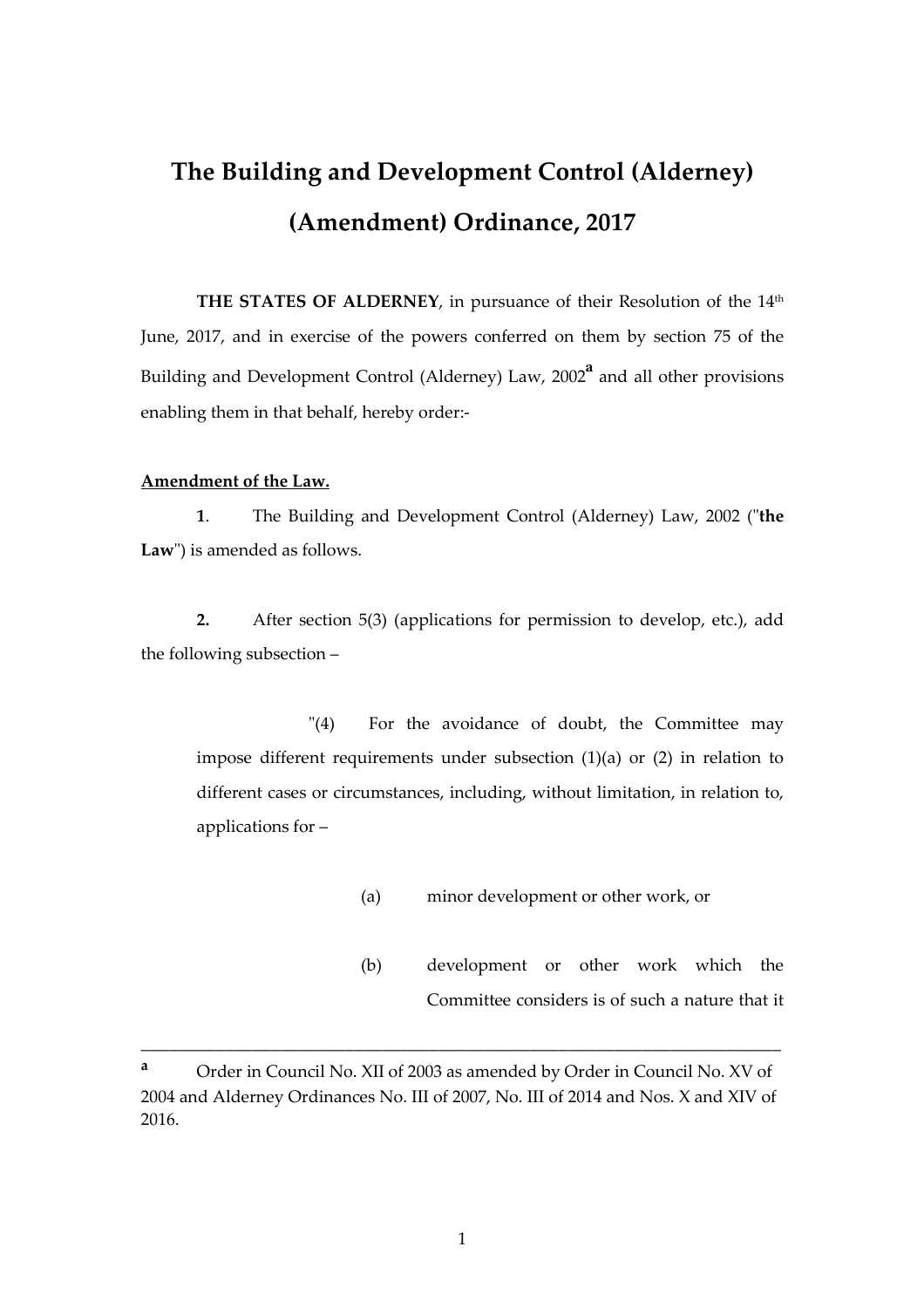is likely to be of significance for the whole of, or a significant part of, the Island, or which it considers to be very significant for the Island in any other way.".

- **3.** In section 23 (preparation of Land Use Plans)
	- (a) in subsection (1), for all the words from and including "the manner in which the Committee" to the end of the subsection, substitute "the Committee's proposals in respect of development or other work referred to in section 4 or other use of land in the Island together with a reasoned justification of each proposal.",
	- (b) in subsection (2), after "such areas" insert " or parts of the Island, or issues relevant to the matters set out in subsection (1),",
	- (c) in subsection  $(3)$ 
		- (i) for "such maps and" substitute "at least one map and such",
		- (ii) for "different parts of the Island" substitute "indicate where each of the proposals shall be implemented or applied",
		- (iii) for "the foregoing, the Plans may in particular" substitute "the foregoing provisions of this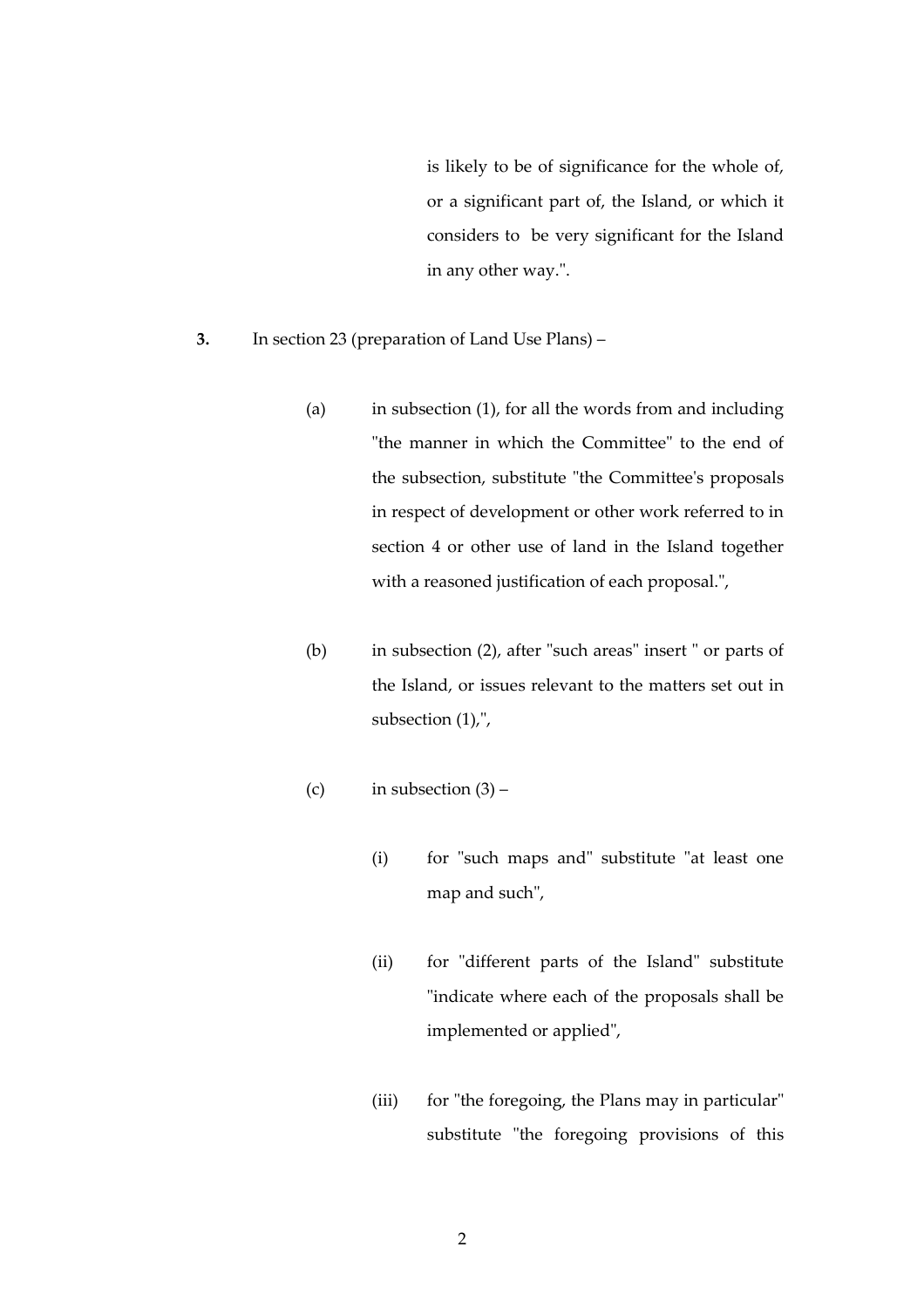section, the Plans may",

- (iv) in paragraph (a)
	- (A) before "define areas" insert "subject to the prohibition on the Committee granting permission in section 12,", and
	- (B) in subparagraph (iii), for "Parts II and III" substitute " Part II",
- (v) in paragraph  $(b)$ 
	- (A) for "define the sites of proposed roads" substitute "provide for policies in respect of roads and other infrastructure", and
	- (B) after "open spaces" insert ", heritage assets, sustainable development or areas important for biological diversity as defined in section 7(3)",
- (d) after subsection (3) insert the following subsection –

 " (3A) In preparing a Land Use Plan or any alteration or addition to the same the Committee shall have regard to any strategic policy document of the States –

3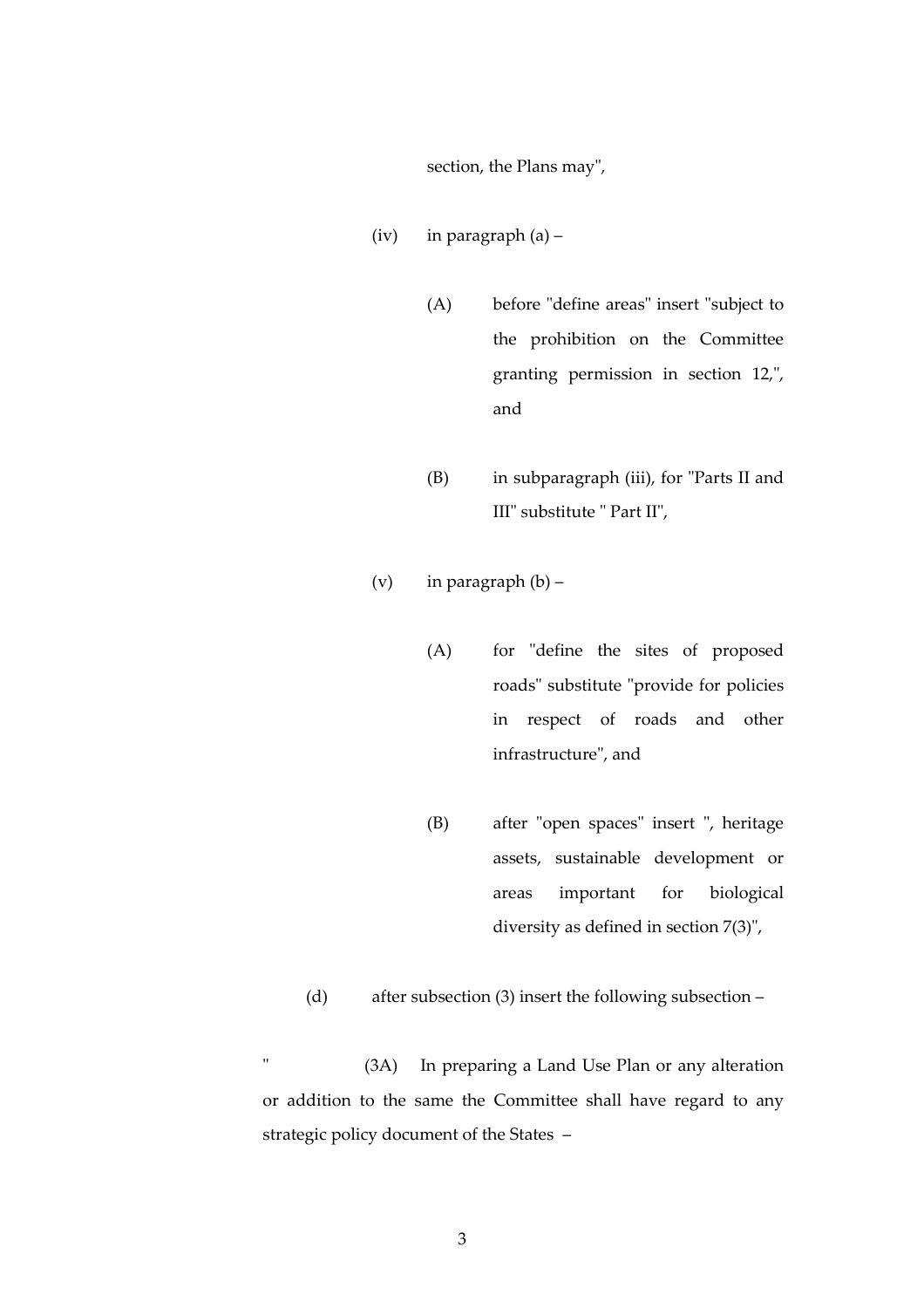- (a) which is from time to time in force and approved by Resolution of the States, and
- (b) in respect of which the States have by Resolution –
	- (i) agreed that the document has significant implications for land planning and use of land on the Island, and
	- (ii) directed the Committee to have regard to the document in preparing a Land Use Plan or any alteration or addition to the same.",
- (e) in subsection (4)
	- (i) for "document" substitute "statement", and
	- (ii) for "the map" substitute "the written statement", and
- (f) after subsection (4) insert the following subsection –
- " (5) For the avoidance of doubt, in this section, "**proposals**"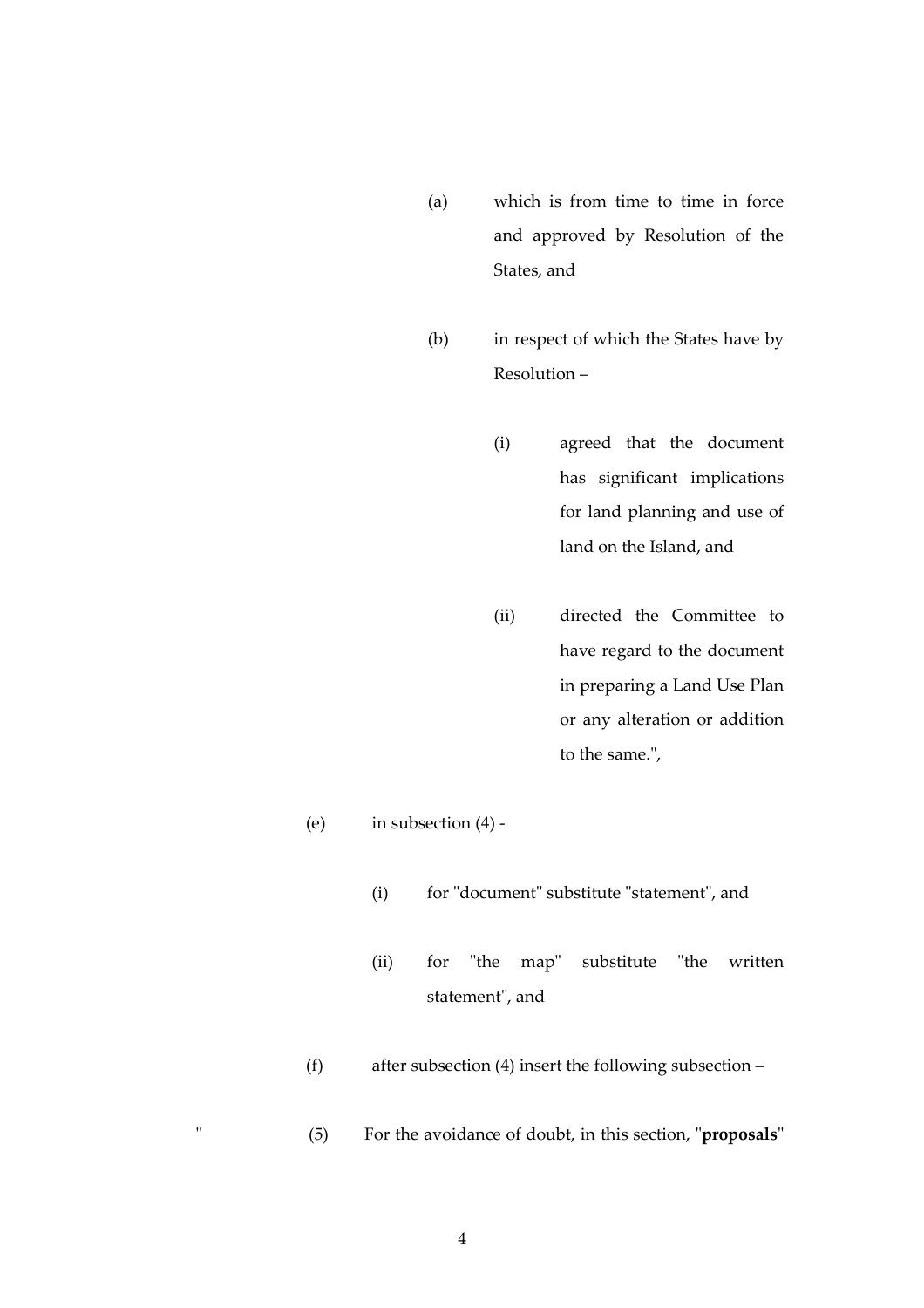includes general and other policies.".

**4.** After section 74 (exclusion of States' liability) insert the following section –

## "**Guidance.**

 **74A.** (1) The Committee may issue such guidance as it considers appropriate for the purpose of providing practical guidance, advice and information in connection with provisions under this Law.

 (2) Before issuing, revising or withdrawing guidance under this section the Committee shall consult with such persons as it considers appropriate.

- (3) The Committee may
	- (a) revise guidance under this section by giving further guidance, or
	- (b) withdraw guidance under this section by giving further guidance or by notice.

 (4) Guidance issued under subsection (1) may, without limitation, contain guidance –

- (a) in relation to applications under this Law including in relation to –
	- (i) informal pre-application discussions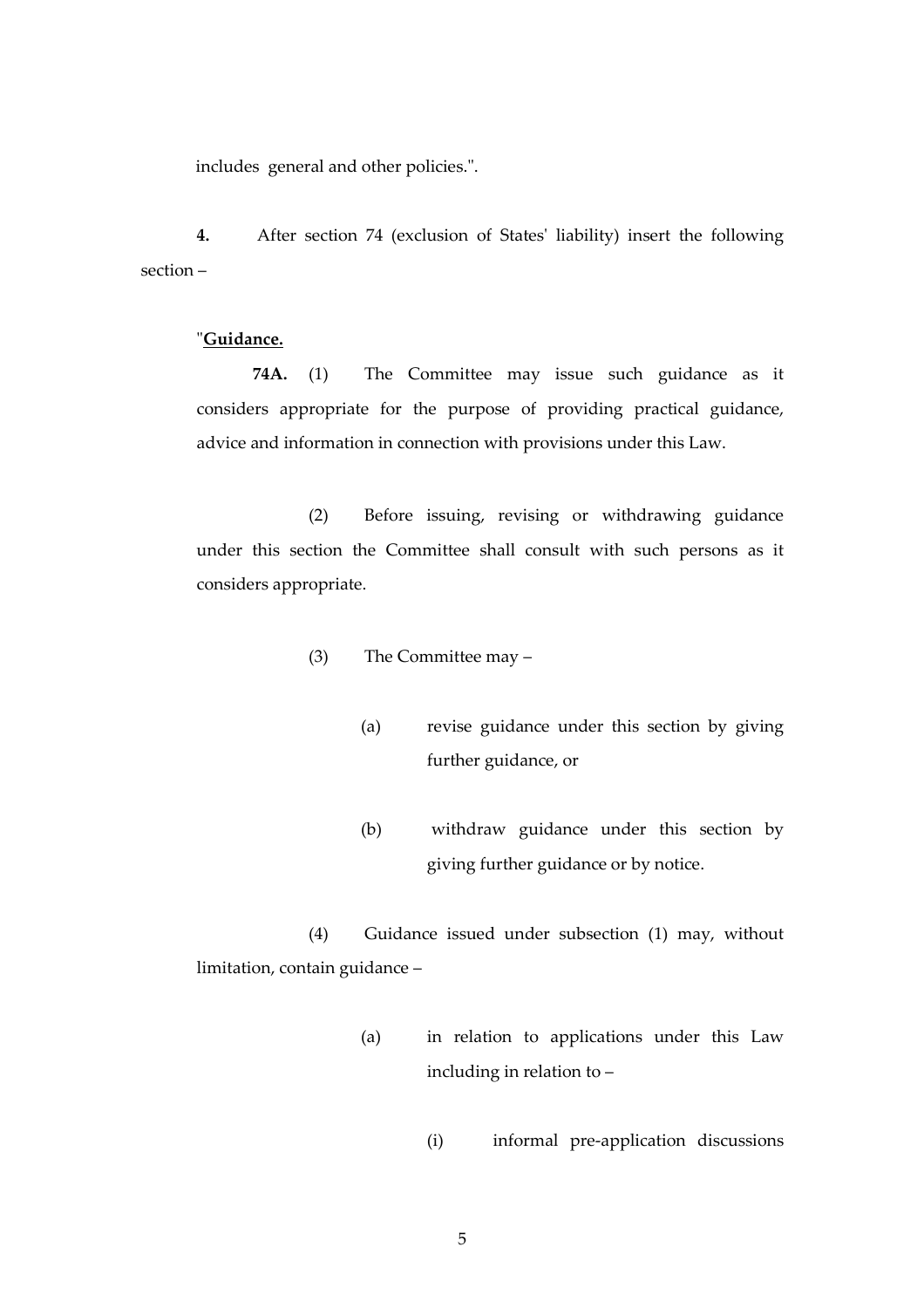or advice,

- (ii) the information required by the Committee to accompany an application under section 5(1),
- (iii) the circumstances in which the Committee is likely to require a statement or report of assessments of environmental impacts or other effects to accompany an application under section 5(1),
- (iv) the information which the Committee may require to be included in a statement or report of assessments of environmental impacts or other effects of proposed development or other work required to accompany an application under section 5(1), or
- (v) the public consultation the Committee is likely to require an applicant to undertake under section 5(2)(c),

in different cases or circumstances, and

(b) in relation to the circumstances in which the Committee considers that permission would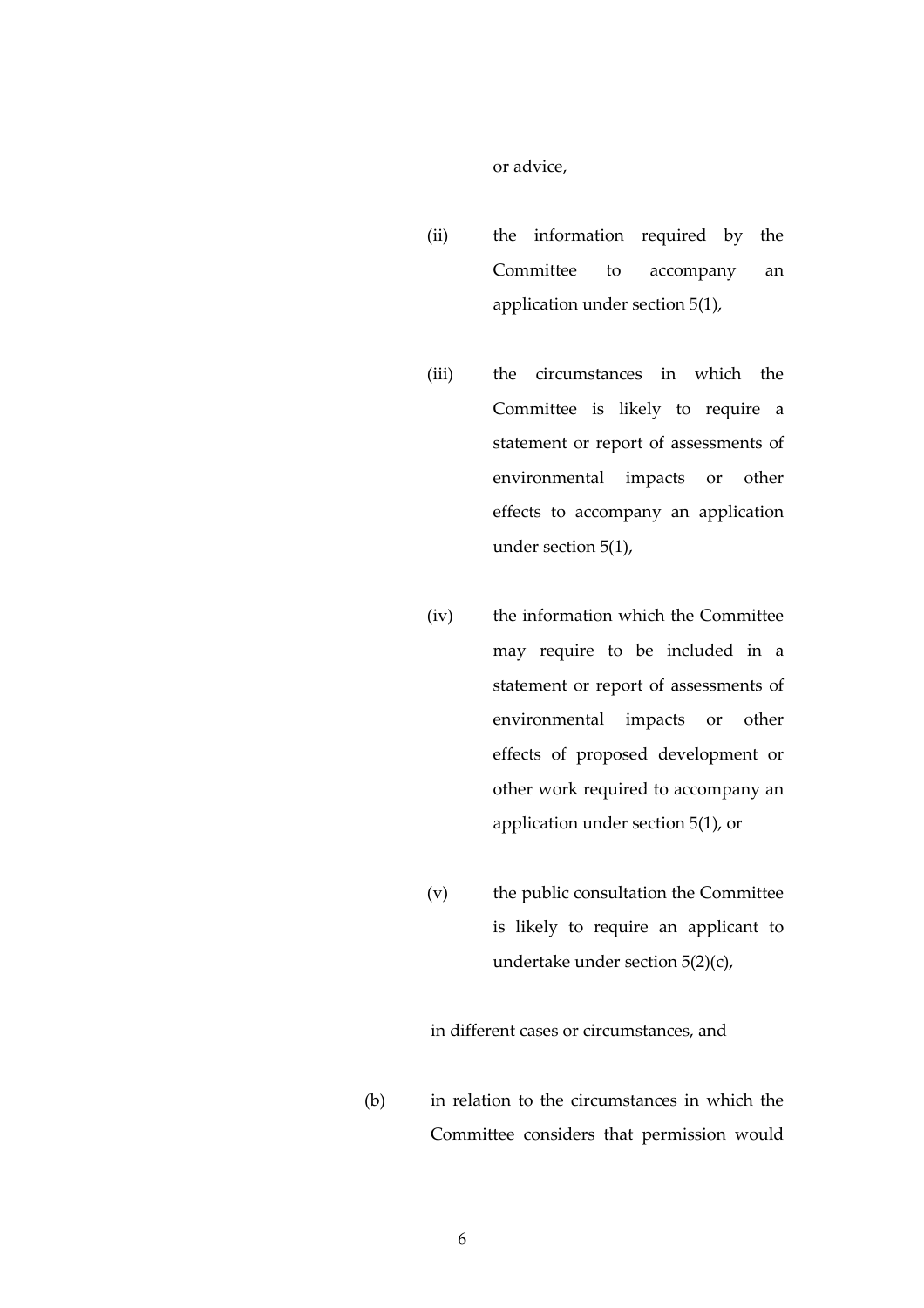be required for a material change in the use of a building or any other land.

 (5) Any person preparing or making an application or appeal, or considering whether or not it is necessary to make an application, under this Law shall take into account any relevant guidance issued under this section.

- (6) Guidance under this section
	- (a) shall be taken into account by the Committee in exercising its functions under this Law but -
		- (i) is not binding on the Committee or on any other person,
		- (ii) is merely indicative of the Committee's likely approach to any particular issue,
		- (iii) does not prejudice the Committee's discretion to decide any particular case differently according to its merits,
		- (iv) does not relieve any person of any obligation, restriction or liability imposed by or under this Law, and
	- (b) may, subject to the limitations set out in paragraph (a), be received in proceedings under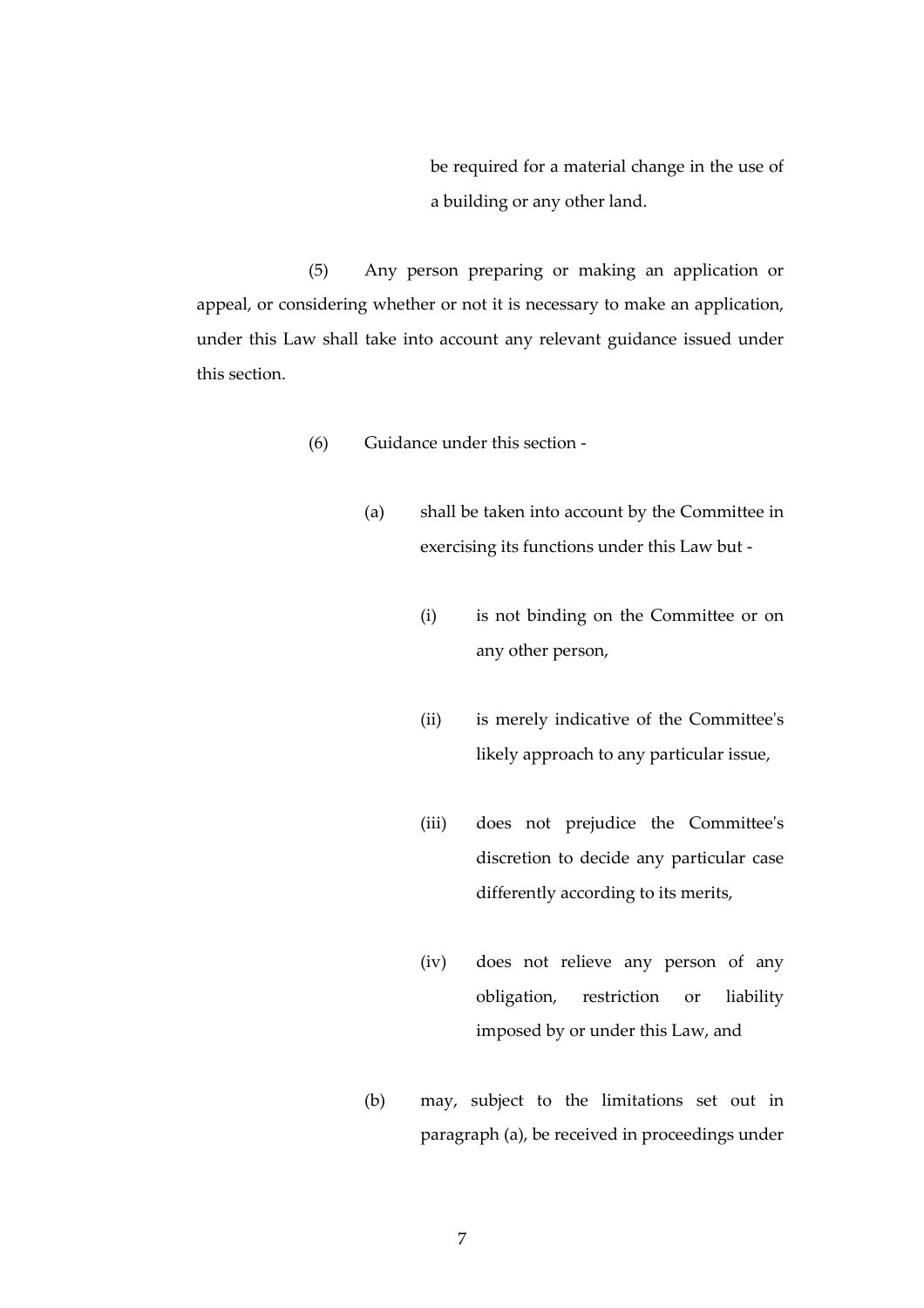this Law.

- (7) Nothing in this section authorises
	- (a) the issuing of any guidance about a particular application or otherwise about a particular case,
	- (b) the issuing of guidance which purports to provide further information or detail in respect of policies set out in a Land Use Plan, or
	- (c) the issuing of guidance in relation to the requirements of building regulations.

 (8) The Committee shall publish any guidance or notice issued by it under this section in such manner as as it considers appropriate for bringing the guidance to the attention of persons likely to be affected by it.

 (9) For the avoidance of doubt, in this section "**under this Law**" includes in any Ordinance or regulation made under it.".

### **Interpretation.**

 **5**. (1) In this Ordinance -

"**enactment**" includes a Law, an Ordinance and any subordinate legislation and includes any provision or portion of a Law, an Ordinance or any subordinate legislation,